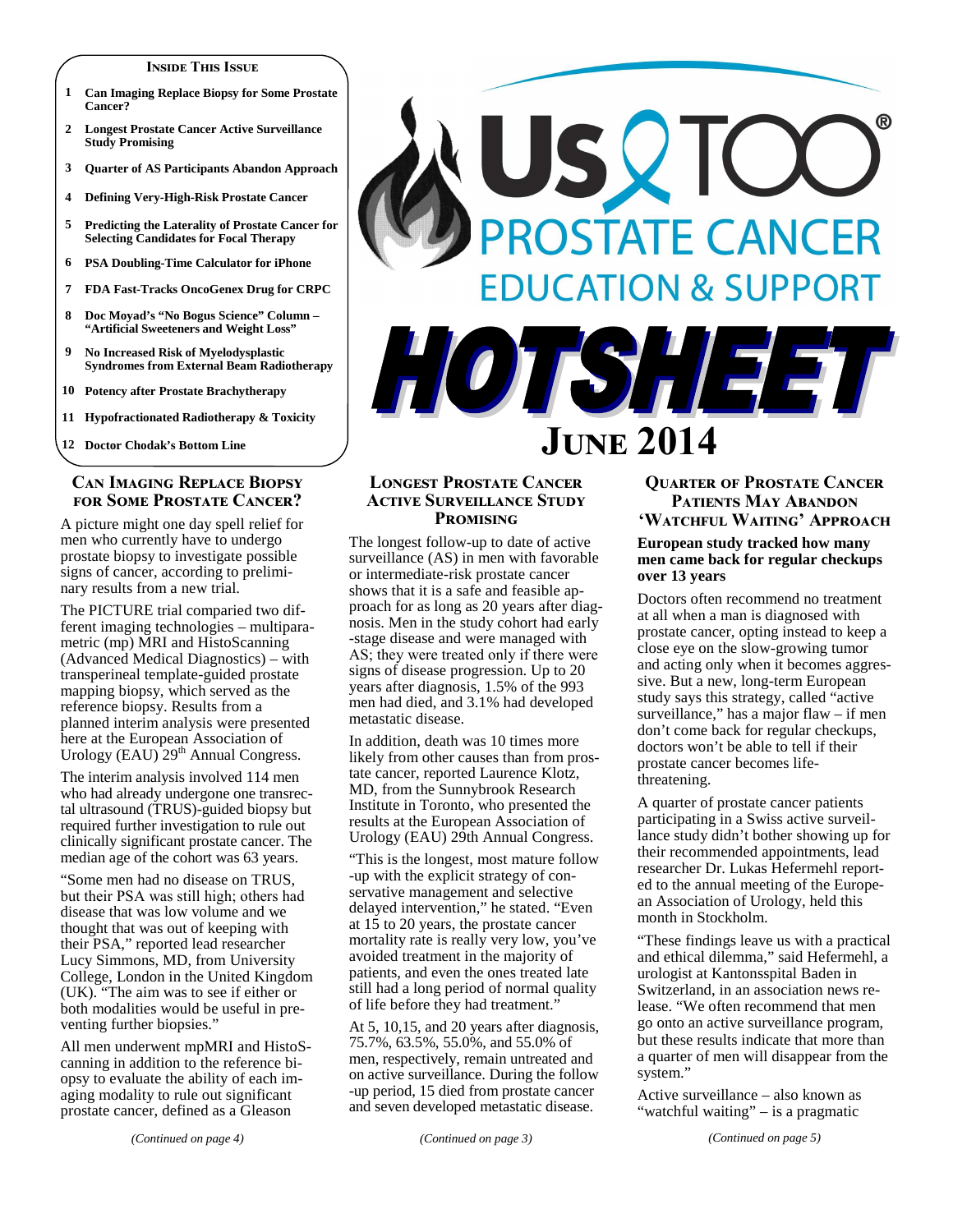

# **AND PEOPLE LIKE YOU!**

ITEMS CONTAINED IN US TOO PUBLICATIONS ARE OBTAINED FROM VARIOUS NEWS SOURCES AND EDITED FOR INCLUSION. WHERE AVAILABLE, A POINT-OF-CONTACT IS PROVIDED. REFERENCES TO PERSONS, COMPANIES, PRODUCTS OR SERVICES ARE PROVIDED FOR INFORMATION ONLY AND ARE NOT ENDORSEMENTS. READERS SHOULD CONDUCT THEIR OWN RESEARCH INTO ANY PERSON, COMPA-NY. PRODUCT OR SERVICE, AND CONSULT WITH THEIR LOVED ONES AND PERSONAL PHYSICIAN BEFORE DECIDING ON ANY COURSE OF ACTION.

THE INFORMATION AND OPINIONS EXPRESSED IN THIS PUBLICATION ARE NOT RECOMMENDATIONS FOR ANY MEDICAL TREATMENT, PRODUCT SERVICE OR COURSE OF ACTION BY US TOO INTERNATION-AL, INC., ITS OFFICERS AND DIRECTORS, OR THE EDITORS OF THIS PURLICATION FOR MEDICAL LEGAL OR OTHER ADVICE, PLEASE CONSULT PRO- $FESSIONAL(S)$  OF YOUR CHOICE.

*HotSheet Editorial Team:* 

JON MCDERMED, PHARMD ROB PROTZ, MS TOM KIRK JACKIE KONIECZKA **CHUCK STRAND** 

#### US TOO INTERNATIONAL STAFF:

TOM KIRK, PRESIDENT AND CEO JACKIE KONIECZKA, OFFICE MANAGER TERRI GIBBONS LIKOWSKI, CHAPTER SERVICES MANAGER, PHONE 1-877-978-7866 (TOLL-FREE) JOHN LUPTON, DIRECTOR OF DEVELOPMENT CHUCK STRAND, DIRECTOR OF MARKETING AND

COMMUNICATIONS

# US TOO BOARD OF DIRECTORS:

EXECUTIVE COMMITTEE/OFFICERS

JIM RIEDER, CHAIRMAN JEFF MILLS, VICE CHAIRMAN TODD AHRENS, TREASURER BILL SEIDEL, SECRETARY

#### **DIRECTORS**

FRED ALLEN TOM CVIKOTA **JERRY DEANS** JIM HAMMACK, DDS **JERRY HARDY KEITH HOEFMAN** DAVID LUBAROFF, PHD **JIM NADDEO** DEXTER C. RUMSEY III TOM KIRK, PRESIDENT AND CEO

US TOO INTERNATIONAL, INC. IS INCORPORATED IN THE STATE OF ILLINOIS AND RECOGNIZED  $As A 501(c)(3) NOT-FOR-PROFIT CHARITABLE$ CORPORATION

**DONATIONS/GIFTS TO US TOO ARE TAX DEDUCTIBLE** 

2720 S. RIVER RD., STE 112, DES PLAINES, IL 60018 PHONE: (630) 795-1002 / FAX: (630) 795-1602

#### **WEBSITE: WWW.USTOO.ORG**

COPYRIGHT 2014, US TOO INTERNATIONAL. INC.

# VERY-HIGH-RISK LOCALIZED **PROSTATE CANCER – DEFINITION AND OUTCOMES**

Sundi D, Wang V, Pierorazio P, et al

**Prostate Cancer Prostatic Dis 17: 57–63, 2014** 

**Background:** Outcomes in men with National Comprehensive Cancer Network (NCCN) high-risk prostate cancer can vary substantially – some will have excellent cancer-specific survival, whereas others will experience early metastasis even after aggressive local treatments. Current nomograms, which yield continuous risk probabilities, do not separate high-risk prostate cancer into distinct sub-strata. Here, we derive a binary definition of very-high-risk (VHR) localized prostate cancer to aid in risk stratification at diagnosis and selection of therapy.

**Methods:** We queried the Johns Hopkins radical prostatectomy database to identify 753 men with NCCN high-risk localized prostate cancer (Gleason sum 8 –10, PSA >20 ng ml−1, or clinical stage ≥T3). Twenty-eight alternate permutations of adverse grade, stage and cancer volume were compared by their hazard ratios for metastasis and cancer-specific mortality. VHR criteria with top-ranking hazard ratios were further evaluated by multivariable analyses and inclusion of a clinically meaningful proportion of the high-risk cohort.

**Results:** The VHR cohort was best defined by primary pattern 5 present on biopsy, or  $\geq$ 5 cores with Gleason sum 8 –10, or multiple NCCN high-risk features. These criteria encompassed 15.1% of the NCCN high-risk cohort. Compared with other high-risk men, VHR men were at significantly higher risk for metastasis (hazard ratio 2.75) and cancer -specific mortality (hazard ratio 3.44) (P<0.001 for both). Among high-risk men, VHR men also had significantly worse 10-year metastasis-free survival (37% vs 78%) and cancer-specific survival (62% vs 90%).

**Conclusions:** Men who meet VHR criteria form a subgroup within the current NCCN high-risk classification who have particularly poor oncological outcomes. Use of these characteristics to distinguish VHR localized prostate cancer may help in counseling and selection optimal candidates for multimodal treatments or clinical trials.

# **TRANSPERINEAL VERSUS TRANSRECTAL PROSTATE BIOPSY FOR PREDICTING THE FINAL LATERALITY OF PROSTATE CANCER: ARE THEY RELIABLE ENOUGH TO SELECT PATIENTS FOR FOCAL THERAPY? RESULTS FROM A MULTICENTER INTERNATIONAL STUDY**

Miano R, De Nunzio C, Kim FJ, et al

#### **Int Braz J Urol 40: 16–22, 2014**

**Objectives:** To compare the concordance of prostate cancer (PCa) laterality between the extended transperineal (TP) or transrectal (TR) prostate biopsy (BP) and radical prostatectomy (RP) specimens. To identify predictors of laterality agreement between BP and RP.

**Materials and Methods:** Data from 533 consecutive patients with PCa (278 TP and 255 TR-diagnosed) treated with RP were analyzed. A 12-core technique was used for both TP and TR biopsies. Additional cores were obtained when necessary.

**Results:** Overall, the percentage of agreement of PCa laterality between BP and RP was 60% (K = 0.27, p < 0.001). However, the RP confirmation of unilaterality at BP was obtained in just 33% of the cases. Considering the concordance on bilaterality as the ″target″ of our analysis, the sensitivity and specificity were 54.3% and 98.2% , respectively, with TP and 47.5% and 92.5%, respectively with TR. Focusing on patients with unilaterality at biopsy, none of the evaluated preoperative variables (biopsy technique, age, total positive biopsy cores, PSA, prostate volume, Gleason score on biopsy) were able to predict RP bilaterality in the multivariate analyses.

**Conclusions:** Most of the patients with unilateral involvement at BP harbored bilateral PCa after RP. TR and TP biopsy showed no difference in their capacity to predict the concordance of tumor laterality at RP. None of the preoperative evaluated variables can predict the tumor laterality at RP. Using BP unilaterality to include patients in focal therapy (FT) protocols may hinder the oncologic efficacy of FT.

The editors of the *HotSheet* apologize for some missing copy in the printed version of the May 2014 issue. Entire content for all articles in that issue can be found at http://www.ustoo.org/ PDFs/HotSheets/HotSheet052014.pdf.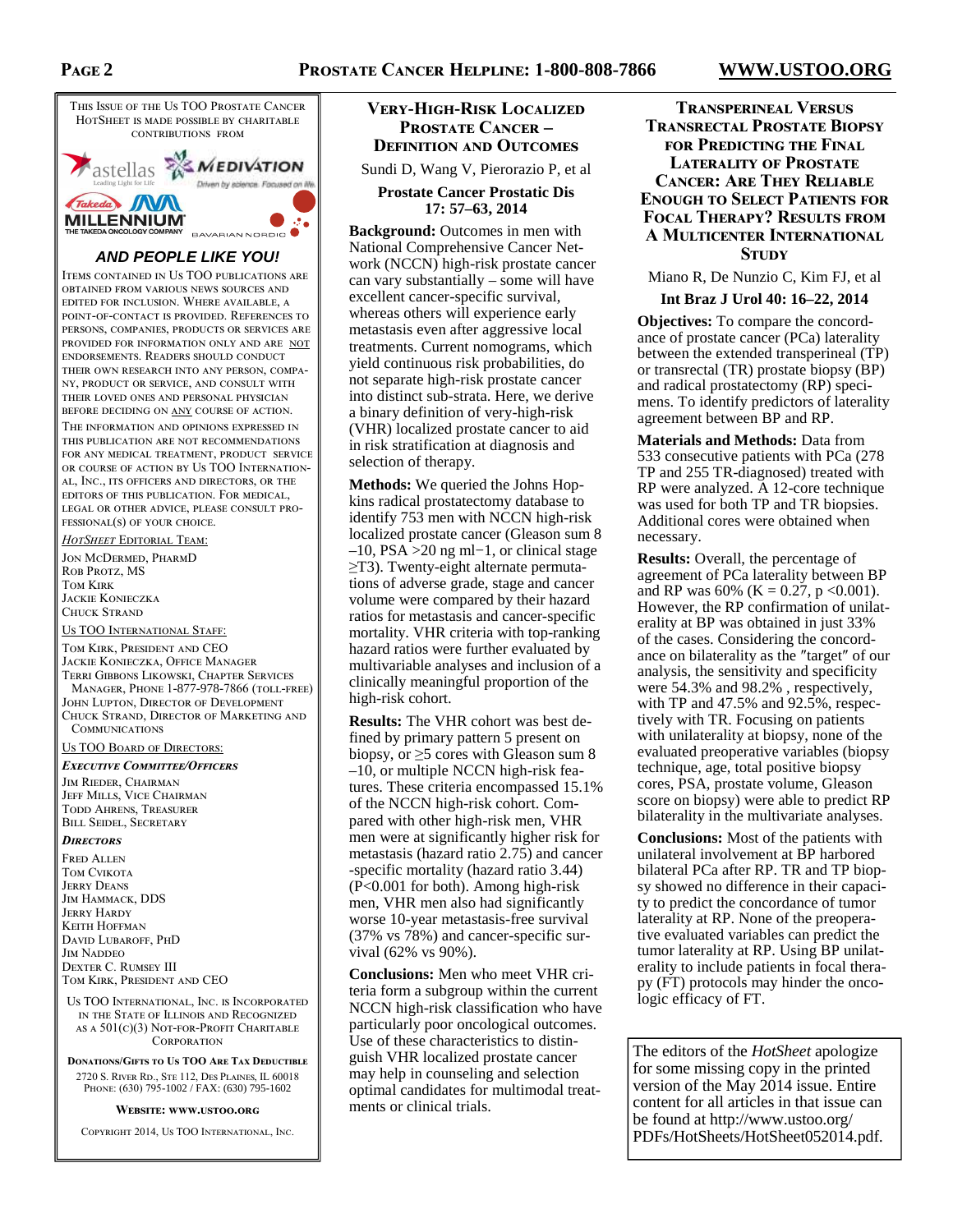# **PSA DOUBLING TIME CALCULATOR**

#### **Now you can measure your PSA doubling time using your iPhone.**

This application is useful for doctors and patients alike as it quickly and accurately calculates the rate of rise of two or more PSA blood measurements over time. This is called the Prostate Specific Antigen doubling time (PSAdt) or velocity and is a much more important measurement than an isolated single PSA serum level.

This is particularly useful for men with early prostate cancer managed with active surveillance or experiencing a PSA relapse after previous treatments, or those being managed with intermittent hormone therapy.

The PSAdt over any period of time is displayed in an easily readable graph so one can accurately see if it is shortening (bad) or lengthening (good) in response to treatments which can include lifestyle changes or oral supplements such as Pomi-T®. The graph can be updated with each blood test and the results automatically emailed to the patient's home computer and doctor.

The App also has lots of useful additional features such as information on PSA testing, prostate cancer and the lifestyle factors that help combat the disease. Patients can be linked to weekly news feeds reporting the latest scientific developments in prostate cancer treatments and prevention.

**Developer:** Simon Blackburn

Rated 4+

**Compatibility:** Requires iOS 6.1 or later. Compatible with iPhone, iPad, and iPod touch. This app is optimized for iPhone 5.

# LONG-TERM RESULTS WITH SURVEILLANCE PROMISING (Continued from page 1)

The prospective single-group cohort study enrolled men (median age, 69 years) with histologically confirmed prostate adenocarcinoma who had undergone no previous treatment. Definitive intervention was offered to men if they had a PSA doubling time of less than 3 years, Gleason score progression (to  $4+3=7$  or greater), or unequivocal evidence (including MRI) of clinical progression. The remaining 993 men were followed with AS.

In an earlier follow-up analysis at a median of 6.8 years after enrollment, only five men had died of prostate cancer – all of them fairly early into their surveillance (J Clin Oncol. 2010;28:126-131). In all five, it looked like their disease "wasn't preventable with earlier treatment," said Dr. Klotz.

In the latest analysis, median follow-up is 8.1 years. "But now it's slightly more sobering. We're starting to see some deaths in patients who have actually developed their metastases late. Perhaps if they'd been treated a decade before, they might have been cured."

"The devil is really going to be in the details about these men who progressed," said session chair Matthew Cooperberg, MD, MPH, associate professor of urology at the University of California, San Francisco.

"The question is how many men died of prostate cancer because they went on AS instead of getting immediate treatment. The answer to that question is always going to be greater than 0," Dr. Cooperberg explained. "However, we all think that it's very, very, very low; it's far lower, most likely, than the number of men who are harmed or potentially harmed from overtreatment for lowrisk disease."

A similar sentiment was expressed by Chris Bangma, MD, PhD, professor and chair of urology at Erasmus University in Rotterdam, the Netherlands. Dr. Bangma is a principal investigator of the ongoing Prostate Cancer Research International: Active Surveillance (PRIAS) study, the largest worldwide prospective active surveillance study.

"How do these survival results compare with the curative treatment that patients would have otherwise received if active surveillance did not exist? We do not know yet whether the AS mortality numbers in the study by Dr. Klotz's team are comparable with those in radical prostatectomy studies," Dr. Bangma told Medscape Medical News. "However, it's my expectation that the study numbers will be far below those in the radical prostatectomy series, because the patients have been selected as having very low risk."

At this stage, AS "is a treatment approach in evolution," said Dr. Klotz. Research continues into how to refine the parameters for triggering intervention. "We've shifted to a more MRI-based evaluation of patients, which I think in the long run is going to change the shape of the time-to-treatment curve," he said. "When something doesn't seem right – either a patient has a short [PSA] doubling time or some small amount of Gleason pattern  $4 -$  we now go to MRI; before, we treated them."

Dr. Klotz, Dr. Cooperberg, and Dr. Bangma have disclosed no relevant financial relationships.

Presented at the EAU 29th Annual Congress, Abstract 26, 12 April 2014

*Medscape Medical News, 14 April 2014* 

# FDA FAST-TRACKS ONCOGENEX DRUG CUSTIRSEN FOR PROSTATE CANCER

OncoGenex Pharmaceuticals Inc. announced that the U.S. Food and Drug Administration (FDA) has granted fast track designation to the investigation of custirsen when administered in combination with cabazitaxel/prednisone for the treatment of men with metastatic castrate-resistant prostate cancer (CRPC) following prior treatment with a docetaxel-containing regimen.

Fast track is a process designed to facilitate the development and expedite the review of drugs to treat serious conditions and fill an unmet medical need.

The purpose is to get important new drugs to the patient earlier.

The international, randomized, openlabel Phase 3 AFFINITY trial is designed to evaluate if custirsen, when combined with second-line chemotherapy cabazitaxel and prednisone, has the potential to improve survival outcomes for prostate cancer patients compared to second-line chemotherapy alone. AF-FINITY will enroll approximately 630 men and is expected to complete enrollment in the second half of 2014.

Custirsen has also received fast track designation from the FDA for treatment of patients with metastatic non-small cell lung cancer as part of the Phase 3 ENSPIRIT trial and for men with metastatic CRPC as part of the Phase 3 SYN-ERGY trial. Enrollment in the ENSPIR-IT trial is ongoing and top-line survival results from SYNERGY are expected by mid-2014.

*Drug Discovery and Development 23 April 2014*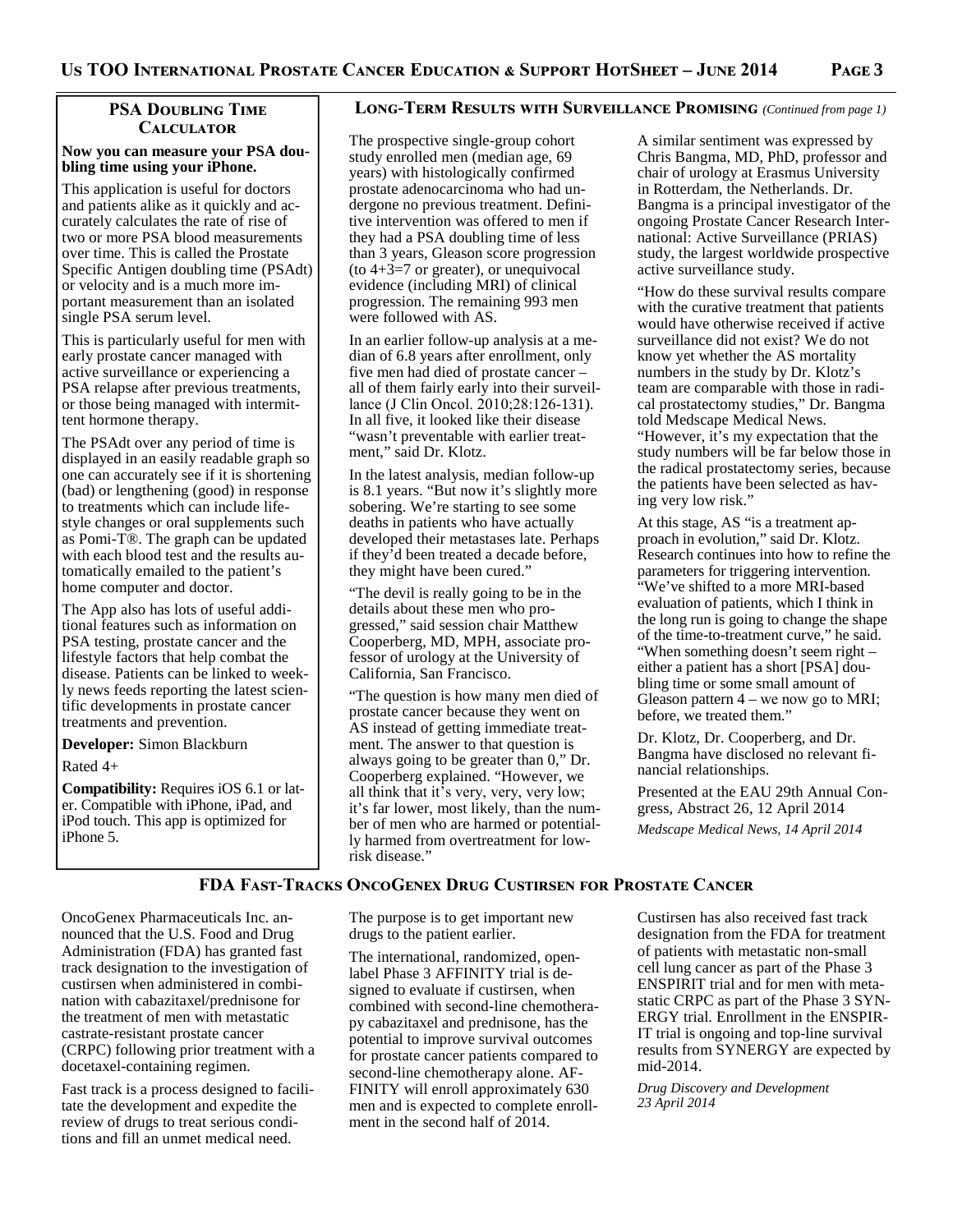# **IMAGING VS REPEAT BIOPSY?**

*(Continued from page 1)* 

score of 4+3 or a maximum cancer core length of 6 mm.

Whole gland analysis using mpMRI produced promising results, with an area -under-the-curve of 0.78 for the detection of clinically significant disease, 69% sensitivity, 78% specificity, a positive predictive value of 67%, and a negative predictive value of 79%. In contrast, HistoScanning displayed high sensitivity (84%), but poor specificity  $(6%)$  and poor positive and negative predictive values (37% and 36%, respectively).

Session chair Boris Hadaschik, MD, from the University of Heidelberg, Germany, agreed. HistoScanning, which uses raw ultrasound data, is not available in North America, but is used routinely in parts of Europe and at some trial centers in the UK.

Prior positive studies for HistoScanning were based on a different population. "Previous studies looked mainly at radical prostatectomy cohorts, where all men were known to have cancer. In this study, some men have cancer and some don't, and the burdens of disease are different,' Dr. Simmons noted. "I think that's what's reflected in this study."

"There is a slight learning curve with MRI, which means the MRI may not have performed as well in these first men as it will in the overall cohort, so the final MRI results might be even better," Simmons explained. "We think that mpMRI might be a useful test at this point in the diagnostic pathway, and it's encouraging negative predictive value may allow men to safely avoid biopsy," she added.

"The PICTURE trial is an excellent study, and we're all looking forward to the final results," Dr. Hadaschik observed. "The aim in the future would be that if MRI does not show anything, you can avoid the biopsy. But we need studies like PICTURE to be able to evaluate the risk of that approach."

"Here it's showing that MRI is excellent but not perfect; there are some tumors that will be overlooked. This is probably not a problem because you can decrease overdiagnosis and then follow-up with the patient a year later. It's probably safe to treat that tumor a year later."

Presented at the EAU 29<sup>th</sup> Annual Congress, Abstract 951, 14 April 2014

*Medscape Medical News, 24 April 2014* 

# Doc Moyad's What Works & What is Worthless Column, Also **KNOWN AS "NO BOGUS SCIENCE" COLUMN**

#### **"Can an artificial sweetener help you lose a little bit of weight/waist?" "Should college football players get paid? Sure!"**

#### Mark A. Moyad, MD, MPH, Univ. of Michigan Medical Center, Dept. of Urology

**Editor's note:** Us TOO has invited certain physicians and others to provide information and commentary for the *HotSheet* to enrich its content to empower the reader. This column contains the opinions and thoughts of its author and is not necessarily those of Us TOO International.

#### **Bottom Line:**

Contrary to popular belief and hysteria, artificial sweeteners have turned out to be safe overall and can help some folks lose a little weight/waist when used to reduce calories (especially sugar) from your diet. However, if you think that switching to an artificial sweetener by itself will be enough to get you to your ultimate weight loss goal, then I've got some swampland in the back of the Us TOO headquarters filled with oil and gold that I want to sell you ASAP.

———————————————— Overall, artificial sweeteners have a good safety record despite all the controversy and internet buzz suggesting otherwise. Still, what they are lacking are more studies suggesting that they can actually help you lose weight when you try to substitute these substances for sugar. A small, but well-done (like a good steak) study administered supplements consisting of sugar-sweetened beverages and foods or identical beverages and foods containing artificial sweeteners for 10 weeks in overweight men and women (BMI 27-28). Interestingly, body weight increased in the sugar group (about  $+2.5$ pounds on average) and decreased in the artificial sweetener group (about -2.5 pounds on average). Nothing to write home about, as they say. But something is better than nothing! In addition, the sugar group consumed more calories and felt less full compared to the sweetener group at week 10. Also, the metabolic rate in the sugar group increased but this appeared due to the greater intake of calories. Thus, the researchers concluded that the benefit of the sweeteners were simply due to assisting in reducing caloric intake.

What does all this stuff mean? It means that artificial sweeteners are just one very tiny piece in a massive puzzle on how to cut back on calories. Other important tips such as eliminating fruit juices, greater intake of protein and fiber (from unprocessed fruits, veggies, beans…) and healthy fat intake along with more movement time are all just more pieces of this large puzzle. Artificial sweeteners ran into a problem when

folks began to believe the sweeteners could help overweight individuals lose a large amount of weight and suppress appetite. But they cannot do either of these things. At the same time, artificial sweeteners have become the target of ridiculousness, where some people want to claim these synthetic substances cause all kinds of problems (probably even global warming) and are useless for solving the obesity epidemic.

Well, this last part is true – artificial sweeteners will NEVER resolve obesity because again, they are just one little tiny hair on a horse's head with a full large and thick mane. So, I am going to have my Coke Zero on the plane now (not kidding here – I love this stuff almost more than crazy politicians that say they are going to solve all the problems in Washington DC, if elected). However, I promise you that after drinking a maximum of one or two of these beverages a day, I have had enough, and I do not believe for one second that they will help me lose more than 2.5 pounds.

Oh, and finally, I do think it is time to pay college football players!

# Reference:

1. Sorensen LB, Vasilaras TH, Astrup A, Raben A. Sucrose compared with artificial sweeteners: a clinical intervention study of effects on energy intake, appetite, and energy expenditure after 10 weeks of supplementation in overweight subjects. Am J Clin Nutr 30 April 2014 [Epub].

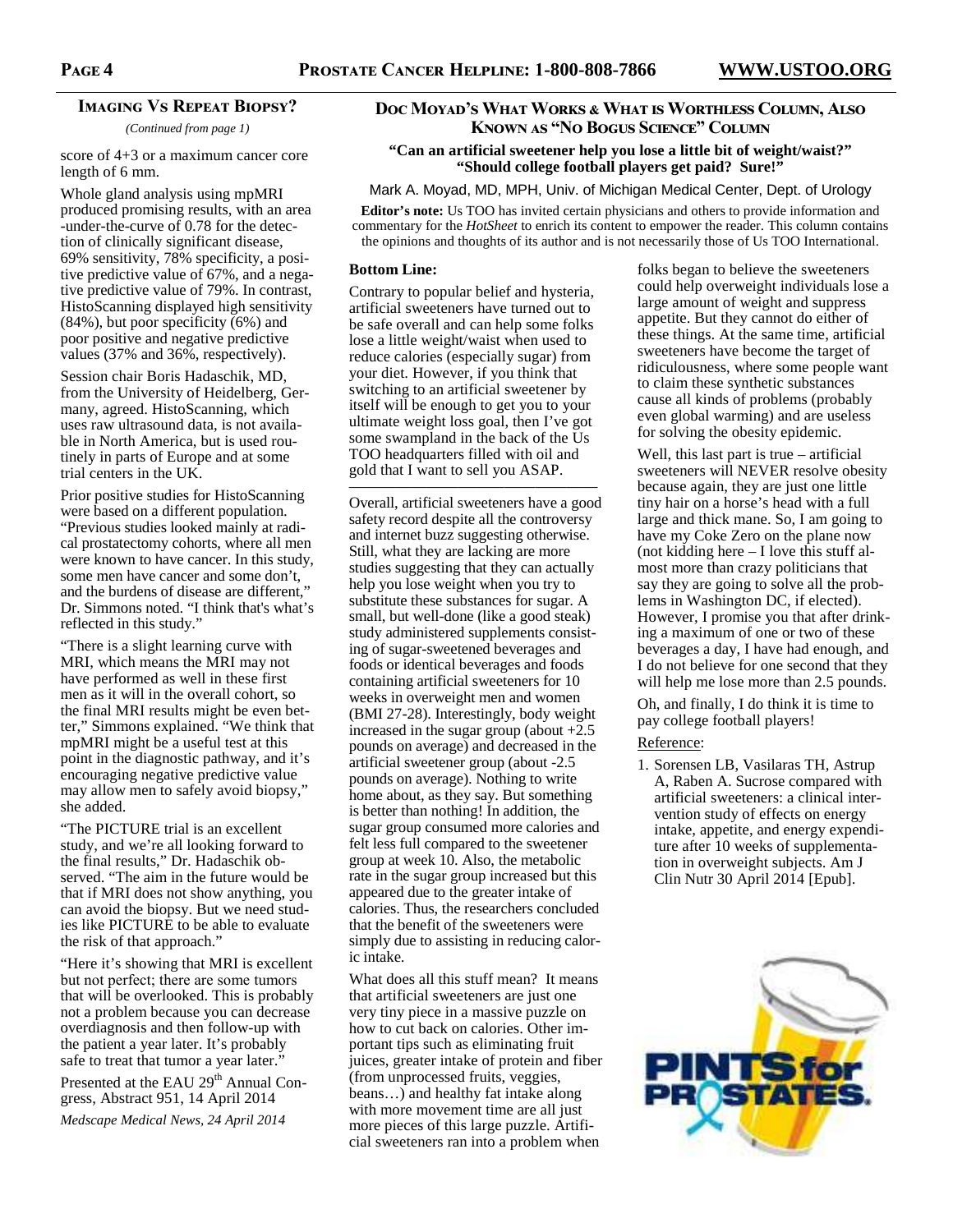# Study Finds No Increased Risk **OF MYELODYSPLASTIC SYNDROMES AFTER RADIATION TREATMENT FOR PROSTATE CANCER**

A new Cleveland Clinic study has found that men who undergo therapeutic radiation treatment for prostate cancer have no greater risk of developing myelodysplastic syndromes (MDS) than the general population.

Senior study author Mikkael A. Sekeres, MD, MS, of the Department of Hematologic Oncology and Blood Disorders in Cleveland Clinic's Taussig Cancer Institute says the findings came as a surprise. "The medical community had long assumed that patients who received radiation therapy to treat prostate cancer were at a higher risk for developing MDS," he says. "The reason for that is quite simply geography, since the prostate is right in the middle of the pelvis, and the pelvis is a major site of bone marrow production in the body."

The study, which was published recently in the Journal of the National Cancer Institute, was a joint effort between Taussig Cancer Institute and the Glickman Urological & Kidney Institute. The retrospective cohort analysis was based on data from 10,924 prostate cancer patients who were treated at Cleveland Clinic from 1986–2011 with either surgery, radiotherapy with external beam radiation (EBRT), or radiation therapy with brachytherapy.

A total of 31 cases of therapy-related MDS were observed during the study period. In multivariable analyses, MDS rates were similar in patients who underwent surgery for prostate cancer compared with those who received some type of radiotherapy. The MDS rates observed in the study were found to be comparable to rates in population-based registries, including the Ohio Cancer Incidence Surveillance System (OCISS) and the Surveillance, Epidemiology, and End Results (SEER) database.

Advancing age is an independent risk factor for developing MDS, which the study analyses confirmed.

Approximately 14 percent of MDS cases are considered therapy-related, occurring in cancer patients approximately five to seven years after treatment with cytotoxic chemotherapy, radiation or both. In addition, exposure to ionizing radiation

**ABANDONMENT OF ACTIVE SURVEILLANCE** (Continued from page 1)

treatment strategy derived from two known facts about prostate cancer. First, prostate cancer grows so slowly in most men that they are likely to die from other causes. Second, the surgery and radiation therapy used to treat prostate cancer often cause impotence, incontinence and other side effects that affect the man's quality of life.

Prostate cancer is the most common cancer in American men other than skin cancer, according to the American Cancer Society. But the 15-year survival rate for prostate cancer is an impressive 94 percent. As a result, many doctors have concluded it's better to leave the prostate cancer alone and only act if it accelerates.

This new study followed 157 men during 13 years of active surveillance. After 13 years, researchers found that about 28 percent of all patients required treatment because their prostate cancer flared up. Nearly all the men were cured of their prostate cancer, with an overall group survival rate of 94 percent.

However, another 27 percent of the men in the study didn't bother coming back for check-ups after being placed on active surveillance, leaving themselves potentially vulnerable to a prostate cancer flare-up. In addition, researchers found that about 19 percent of the men refused to undergo a second biopsy three months after their diagnosis, to confirm the results of their first prostate cancer biopsy.

"We don't know exactly what the reasons are," Hefermehl said. "It may be that once the patient was told that this cancer is probably 'not immediately threatening,' he might downplay the importance of another test. On the other hand, some men might have real concerns about the risk of there being a more severe cancer," he said. "Or it may have to do with the risk of incontinence or impotence after treatment, the idea of having cancer, a sense that nothing will really happen to them; or it may be due to another reason which we just don't know about."

"The study highlights the need for doctors to impress upon prostate cancer patients the importance of check-ups," said Dr. David Samadi, chairman of urology at Lenox Hill Hospital, in New York City.

"The patient must be willing to have regular follow-ups that will consist of regular PSAs [blood tests], physicals and ultrasounds to closely watch if the cancer is progressing, resulting in long-term follow-ups with close surveillance," Samadi said. "Compliance from the patient throughout the whole process is a must, as watchful waiting can lead to metastasis and spread to other organs."

Dropout rates are probably even worse in the U.S. than in Switzerland," said Dr. Otis Brawley, chief medical officer for the American Cancer Society. "Men in the United States face more difficulty finding transportation to the doctor, may not be able to afford the co-pays required for each visit or might lose their insurance during active surveillance."

"Prostate cancer patients also might put their condition on the back burner because they are facing other, more critical medical issues; or just don't want to hassle with invasive probes on a regular basis," he said. "On the other hand, the new study actually is a success story for active surveillance, in that three-fourths of the men who kept their appointments never needed treatment.

"It's a glass-half-full, glass-half-empty situation," he said. "I look at the same data and say 'aha, there were a large proportion of men who stayed in follow-up and never got treated,' and that's good.'

Because this study was presented at a medical meeting, the data and conclusions should be viewed as preliminary until results are published in a peerreviewed journal.

*HealthDay News, 17 April 2014* 



Support Community

*(Continued on page 8)*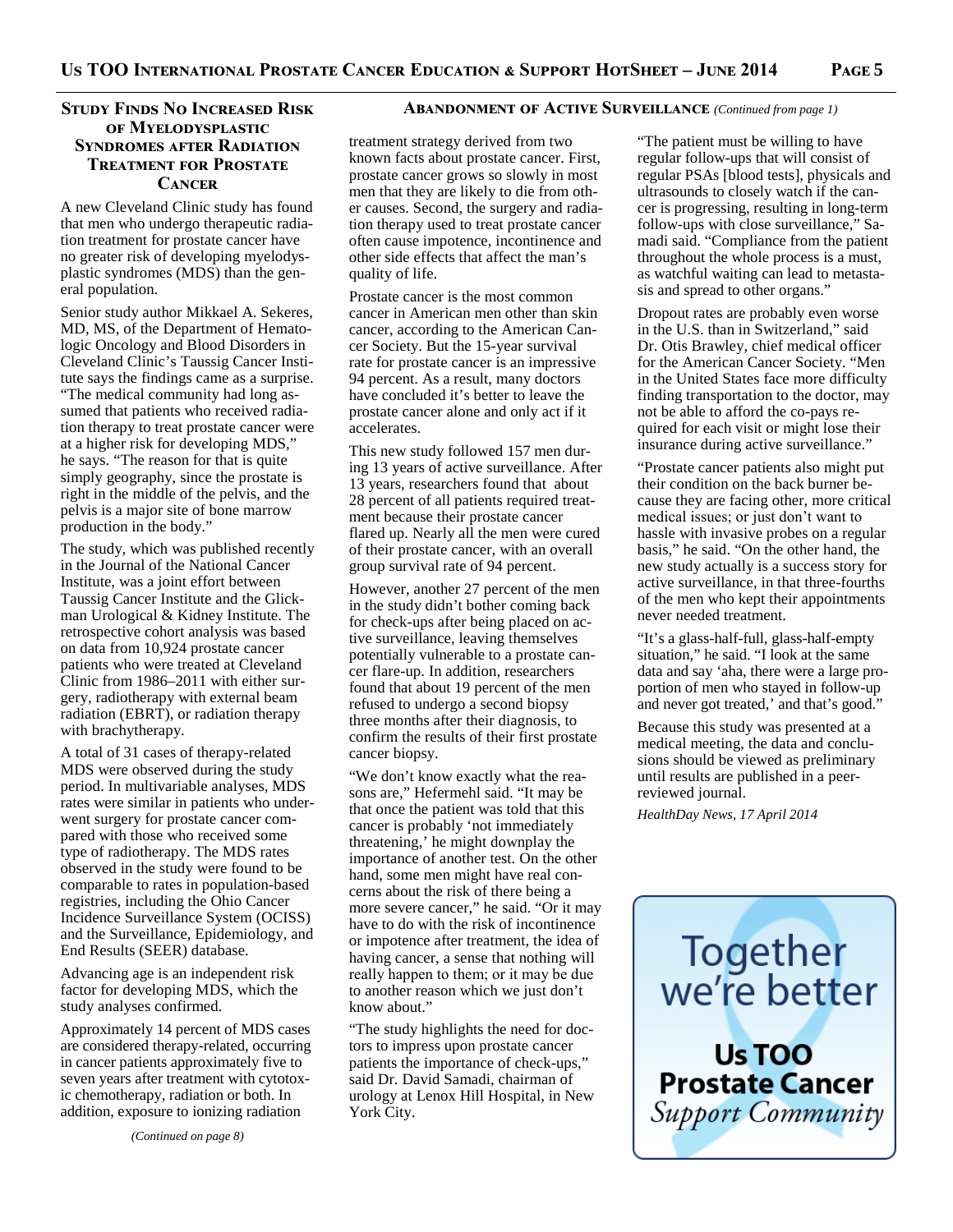## **POTENCY AFTER PROSTATE BRACHYTHERAPY HINGES ON MANY FACTORS**

Erectile dysfunction (ED) after prostate brachytherapy is largely predicted by pretreatment sexual function and age in addition to smoking status and comorbid conditions, such as diabetes and hypertension, according to new research presented here at the European Society for Radiotherapy and Oncology (ESTRO) 33rd annual conference.

"Of men younger than age 60 years who have full sexual function before treatment, about half will maintain it five years after brachytherapy, whereas among those with satisfactory pretreatment function, about a quarter will maintain it," said Renée Oismüller, MD, from SMZ-Ost Donauspital in Vienna, Austria.

"I was pretty surprised with these results – they're pretty good," she stated in an interview after her presentation.

"The findings compare similarly to previous studies in this area," said session moderator Ann Henry, MD, a consultant at St James's Institute of Oncology in Leeds, United Kingdom.

"Brachytherapy is generally one of the better treatment options for maintaining sexual function and is considered to be as effective [for cancer treatment] as any of the other treatments – surgery or external-beam radiotherapy – for prostate cancer," Dr. Henry told Medscape Medical News. "This study adds to what is already known on this."

In a written statement, Professor Vincenzo Valentini, a radiation oncologist at the Policlinico Universitario A. Gemelli in Rome, Italy, and president of ESTRO, said, "Modern radiotherapy is increasingly able to provide less demanding treatments that preserve organ function. This study provides the radiotherapy community with a benchmark for erectile dysfunction, and I hope it will encourage more centers to include brachytherapy in their treatment options."

The study analyzed 542 men who underwent permanent prostate brachytherapy from July 1999 to October 2013. The men completed International Index of Erectile Function (IIEF) questionnaires before treatment, one month after treatment, then every three months for two years, every six months for up to five years, and then yearly.

The simplified 5-item IIEF version was used (questions 2, 4, 5, 7, and 15). The highest score (22 to 25) indicated no ED; lower scores indicated mild (17 to 21), mild/moderate (12 to 16), moderate (8 to 11), and severe (1 to 7) ED.

Only 21% of men had the highest scores before treatment, indicating no ED, and among this group 55.6% of those under age 60 years and 35% of those over age 60 years had maintained their full sexual function at five years after therapy, Dr. Oismüller reported.

When the category was widened to include men who had "satisfactory" sexual function before treatment (scores of 17 to 21), defined as "able to achieve and maintain erection for satisfactory intercourse, even if sometimes suboptimal," 78% of men under age 60 and 65% of those over age 60 were able to maintain full or satisfactory sexual function five years after treatment, she said.

Using a post-treatment score of 17 as a cutpoint, the study found that age had a significant effect , with 81.1% of men under age 60 and 75.6% of those older than age 60 achieving that score at two years, and 76.5% and 74%, respectively, achieving it at five years (P=0.0109).

Diabetes, hypertension, and smoking also had a significant effect on this cutpoint. For men without diabetes, 79.6% and 77% achieved an IIEF score of at least 17 at two and five years, respectively, regardless of age  $(P=0.0099)$ , versus none of the men with diabetes. In men without hypertension, 82.2% and 80.2% achieved an IIEF score of at least 17 at 2 and 5 years, respectively, versus 67.3% and 62.5% of men with hypertension (P=0.0022). Similarly, 80.1% and 77.3% of men who did not smoke achieved this score at two and five years, respectively, versus 51.8% of smokers at both time points (P=0.0015).

Neither the addition of androgen deprivation nor external-beam radiotherapy affected sexual function scores.

The study found a high rate of ED among men before treatment, with only 116 of 542 (21.4%) reporting no ED, said Dr. Oismüller. This subgroup of men was younger; their median age was 63.7 years, compared with 67.4 years for the rest of the cohort.

"We need guidelines to assess erectile function pretreatment and in follow-up," she said. "This would help to simplify comparisons of ED between different treatment modalities."

Presented at the ESTRO 33<sup>rd</sup> Annual Conference, abstract OC-0073, 5 April 2014

*Medscape Medical News, 7 April 2014* 

## **HYPOFRACTIONATED IMRT, PROSTATE CANCER, AND LATE TOXICITIES**

Hypofractionated radiation therapy (RT) for prostate cancer, which shortens the treatment time by about 2.5 weeks and intensifies the dose, has late toxicities comparable to lengthier, less intensive conventional RT, according to a randomized single-center trial. The results were published in the April issue of the International Journal of Radiation Oncology \* Biology \* Physics.

The appeal of hypofractionated treatment, which is mostly limited to use at major centers, is that it is "more convenient for patients, decreases the cost of treatment, and may increase patient access to treatment," write study authors Karen Hoffman, MD, from the University of Texas MD Anderson Cancer Center in Houston, and colleagues.

However, there are "limited" prospective data on an unappealing consequence of the more intensive hypofractionation – an increase in late toxicities, the authors note. Late toxicities comprise an array of problems that develop in the genitourinary (GU) and gastrointestinal (GI) tracts, and start more than 90 days after the completion of RT.

Dr. Hoffman and her colleagues randomized 101 men to conventionally fractionated intensity-modulated RT (IMRT) of 75.6 Gy delivered in 1.8 Gy fractions and 102 men to "moderate" dose-escalated hypofractionated IMRT of 72 Gy delivered in 2.4 Gy fractions.

All of the men had clinical stage T1b to T3b disease, and 71, 28 and 1% had intermediate, low, and high-risk cancer. Men were seen every six months for the first two years, and annually thereafter. Mean follow-up was six years.

The dosimetric evaluation was performed using dose-volume histograms in the treatment plans. Dr. Hoffman and colleagues looked at the proportions of the bladder and rectum that received various equivalent doses. They restricted the detailed dosimetric analysis to men treated with hypofractionation because normal tissue constraints have not been established for this regimen, they explain.

The team found that, in men treated with hypofractionation, there was no association between the proportion of bladder receiving the analyzed doses and the development of grade 2 or higher GU toxicity. However, this was not true for the rectum and GI toxicity. For men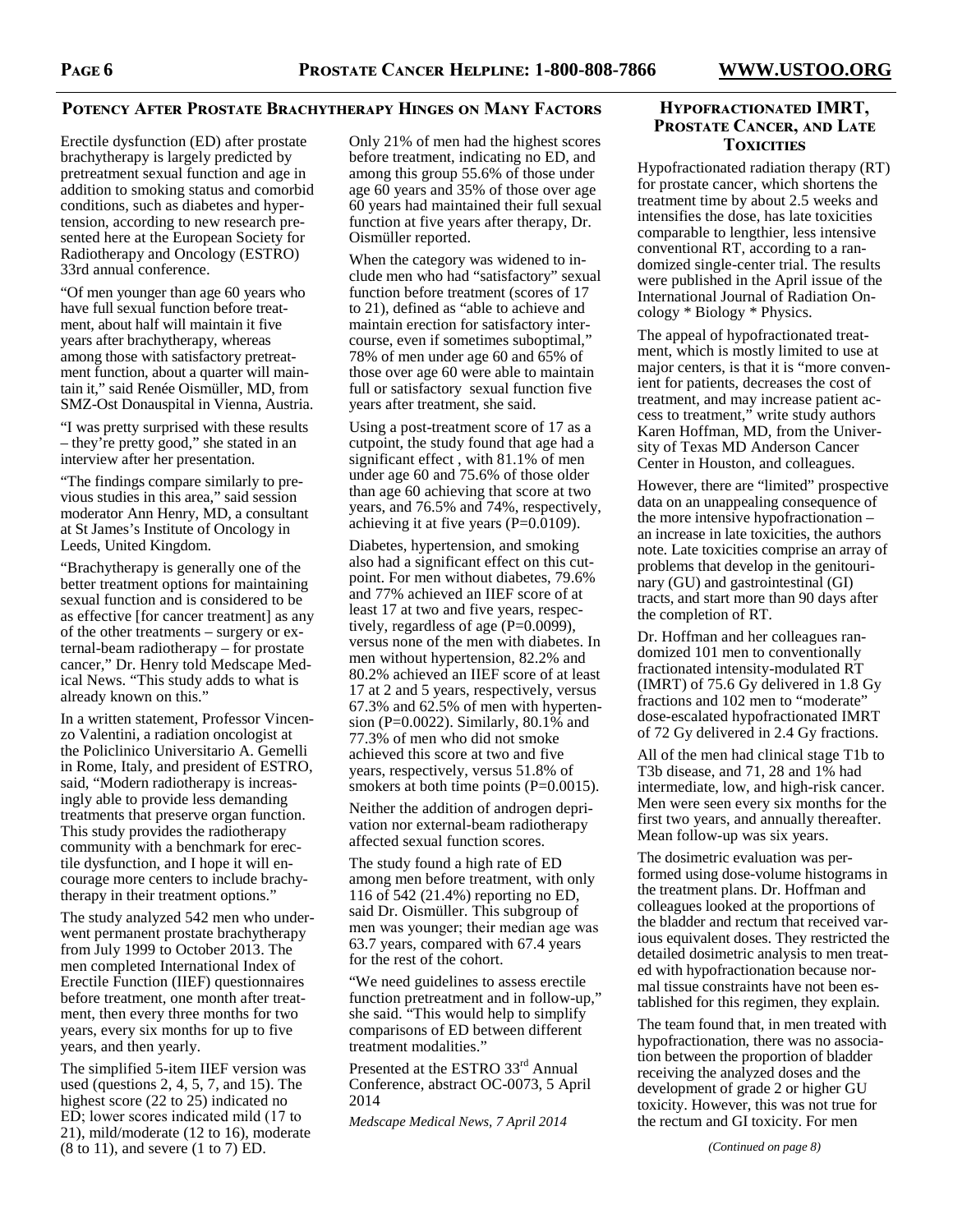## **DOCTOR CHODAK'S BOTTOM LINE** (Ref Key: article #, page #, column #)

Gerald Chodak, MD Author, *Winning the Battle Against Prostate Cancer*, Second Edition http://www.prostatevideos.com

**Editor's note:** Us TOO has invited certain physicians and others to provide information and commentary for the *HotSheet* to enrich its content to empower the reader. This column contains the opinions and thoughts of its author and is not necessarily those of Us TOO International.

**a1p1c1** Imagine being able to do a noninvasive test to tell if a man has prostate cancer. It sounds like Star Trek but indeed progress is being made. A report by Simmons at EAU looked at early results using multi-parametric MRI (mpMRI) and HistoScanning. Their preliminary results show that the mpMRI performed much better than the HistoScanning, however, the positive (PPV) and negative predictive values (NPV) still were not very good. A PPV is a measure of how often the test is correct when it says cancer is present and an NPV is how often it is correct when no cancer is present. For a test to be truly effective for men to avoid a biopsy, the NPV would need to be near 100%, otherwise many cancers may be missed. Even so, more work is warranted to see if things can improve.

**The Bottom Line:** Neither mpMRI nor HistoScanning are accurate enough at this time for replacing a prostate biopsy.

**a2p1c2** The information available about active surveillance (AS) continues to expand. Dr. Klotz did another update of his large case series with up to 20 years of follow-up in some men and a median 8.1 years. The risk of dying from prostate cancer was 1.3% and the risk of metastatic disease was 3.1%. Importantly, 55% of men remained on AS. As Dr. Klotz acknowledged, AS is still evolving, in part because doctors are not exactly sure what changes warrant treatment. The criteria being used today may not ultimately be the right approach. The good news, however, is that the mortality rate has not changed significantly even with the longer follow-up. The results also have implications for evaluating other treatments for this disease. Given that so many men do well even up to 20 years, looking at results after only five or 10 years is simply not adequate to know if that treatment is effective.

**The Bottom Line:** Long-term results show that AS carries a very low risk even up to 20 years of follow-up. More men should be informed of this option.

**a3p1c3** Of course, good results with AS requires that men adhere to the recommendation for follow-up but that may not always occur as was reported by from a small Swiss study. They found that over a 13-year period, about 25% of men failed to keep their appointments. However, many questions need to be answered. First, did those men go elsewhere for their care? Second, how many died over that period and were lost to follow-up? Third, the study is very small and perhaps different results would have occurred in a larger study? These results are very different from the Canadian results reported above.

**The Bottom Line:** Men choosing AS have a greater responsibility to make sure they do appropriate follow-up if they want to avoid long-term harm from their disease.

**a5p2c3** Miano and co-workers compared transrectal and transperineal biopsies to determine which cancers were located on only one side of the prostate. Their purpose was to find a way to determine which men might be suitable for focal therapy by treating one-half of the gland. Their findings provide another reason why focal therapy has a long way to go to be a useful treatment. The problem is that few men have their cancer on only one side of the prostate. Miano found that neither method was very accurate and so some other method will be needed before men could be identified for focal treatment. This is just one of many reasons why focal therapy is not an appropriate treatment at this time.

**The Bottom Line:** Neither transrectal nor transperineal biopsy are accurate for identifying which patients have unilateral prostate cancer.

**a7p3c1** Another new drug under investigation for advanced prostate cancer is custirsen. It works by blocking a protein called clusterin, which plays a role in cancer cell survival and resistance to other drugs. The company has announced a new study combining this drug with cabazitaxel, the second line chemotherapy agent. Unfortunately, a recent report revealed that the study of custirsen in combination with docetaxel and prednisone did not improve survival. Whether it will work better in this new study is unclear.

**The Bottom Line:** Custirsen is under investigation in combination with second line chemotherapy and hopefully the results will be better than they were when the drug was combined with docetaxel.

**a9p5c1** For years, doctors have been concerned that radiation therapy (RT) for prostate cancer could result in secondary problems such as bladder cancer, rectal cancer or cause damage to the bone marrow resulting in myelodysplastic syndrome (MDS). Now a retrospective study of a large number of men found that the incidence of MDS was similar in men having RT or undergoing radical prostatectomy. The study included patients treated up to 2011. Although these results are encouraging, one limitation is that the dose for external radiation has been increasing and longer follow-up may be needed in men receiving these higher doses to know if the risk for MDS does increase.

**The Bottom Line:** The risk for MDS does not appear to be higher following external RT although longer follow-up is needed in those men receiving higher doses than were used in the 1990's.

**a10p6c1** Another side effect of RT was analyzed by Oismüller and co-workers. They reported on the incidence of erectile dysfunction (ED) over time following brachytherapy. Overall, the results were better when compared with other types of treatment. This study was well done because they started measuring sexual function before treatment and then at multiple points in time after the therapy was completed. An important finding was the negative impact of diabetes, hypertension, smoking and age. In each case, men with one of those problems had significantly worse function when compared to healthier men. This study demonstrates one of the difficulties in comparing results of different treatments; given the negative impact of each of these factors. Comparison studies need to separate their results according to men with and without these problems. Although the authors did not report the effect in men with more than one of them, we can expect even worse function for those men. Given both the high percent of men retaining sexual function and the ease of treatment, we must ask why the use of brachytherapy is on the decline and external RT is on the rise? Could doctor compensation have anything to do with this trend?

**The Bottom Line:** Long-term results show that healthy men with good erec- *(Continued on page 8)*